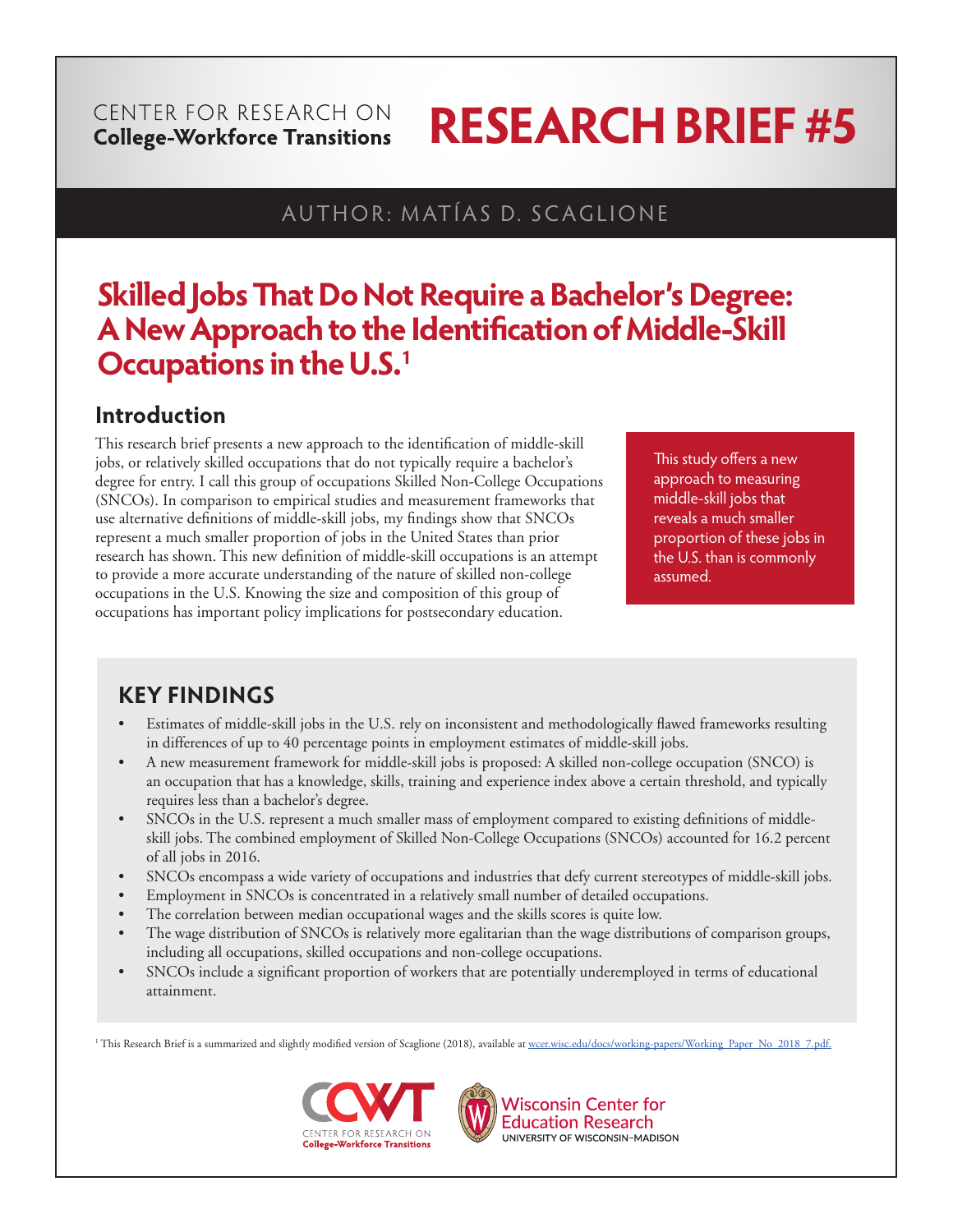## **A Policy Dilemma: Competing Definitions of Middle-Skill Occupations**

A consensus has emerged in the scholarly literature around the empirical observation that job creation in the U.S. has followed a pattern of polarization since the 1980s (Autor, Katz, & Kearney, 2006; Autor, 2010; Autor & Dorn, 2012; Autor, 2015). This pattern arises when most jobs created are either relatively low-paying, low-skill jobs, filled by individuals with relatively low levels of educational attainment, or relatively high-paying, high-skill jobs, filled by individuals with fouryear college degrees or higher. One of the main implications of this observation is that the opportunities for individuals without a four-year college degree to be employed in relatively "good," middle-wage jobs have been declining in the U.S. over the last three decades. As a result, dominant policy recommendations derived from this approach have primarily focused on expanding the mass of college-educated workers (Autor, 2010; Goldin & Katz, 2008).

There is, however, a different way to define and measure middle-skill jobs that challenges the widespread call for more college-educated workers. In this view, the main problem regarding middle-skill jobs is not the relative decline observed in the story of job polarization, but rather that the supply of middle-skill jobs is significantly larger than the supply of specialized middleskilled workers. According to widely cited estimates provided by the National Skills Coalition, middle-skill jobs accounted for 53 percent of all jobs in the U.S. in 2015, yet only 43 percent of workers were trained to the "middleskill level" (National Skills Coalition, 2017). Proponents contend that this resulting "skills gap" can be remedied mostly by expanding specific vocational education and training programs, rather than focusing on a general expansion in the number of job applicants with four-year college degrees (Kochan, Finegold, & Osterman, 2012).

The problem of documenting the prevalence of middle-skill jobs is complicated by the fact that different authors refer to different things when they use the expression "middle-skill jobs."

These competing perspectives are not based on different theories attempting to explain a well-defined empirical phenomenon, but on contested empirical observations supposedly based on the same empirical object of study (i.e., middle-skill jobs). The problem gets more complicated, however, once we realize that different authors refer to different things when they use the expression "middle-skill jobs" –not only between approaches, but often within the same general approach. Some researchers use educational attainment as the primary distinction among low-, middle- and high-skill jobs, while others use wages, estimates of occupation-specific skill needs, or a combination of these variables. However, approaches that have attempted a more systematic study and multivariate measurement of middle-skill jobs have been so far unable to come up with a rigorous unified definition.

This state of affairs is problematic because empirical definitions of middle-skill jobs have decisive implications on our understanding of the dynamics of the labor market, which in turn may inform workforce development and postsecondary education policies that impact large sectors of the population. Analyses of middle-skill jobs also impact critical decisions made by individual colleges and universities about which academic programs are "high-demand" and approaches to career advising that emphasize some occupations over others.

## **Existing Approaches to Defining Middle-Skill Occupations**

Middle-skill occupations are generally defined as those occupations that demand medium to relatively high skills but require less than a four-year college degree for entry, as measured by educational attainment, wages, or occupation-specific skill demands. There are three main approaches to identifying middle-skill occupations that use these variables to produce vastly different estimates of middle-skill jobs. Table 1 presents a summary of the primary existing approaches to defining middle-skill occupations. Estimates of middle-skill jobs as a proportion of U.S. jobs can vary by as much as 40 percentage points, depending on which approach is used.

Estimates of middle-skill jobs as a proportion of U.S. jobs can vary by as much as 40 percentage points.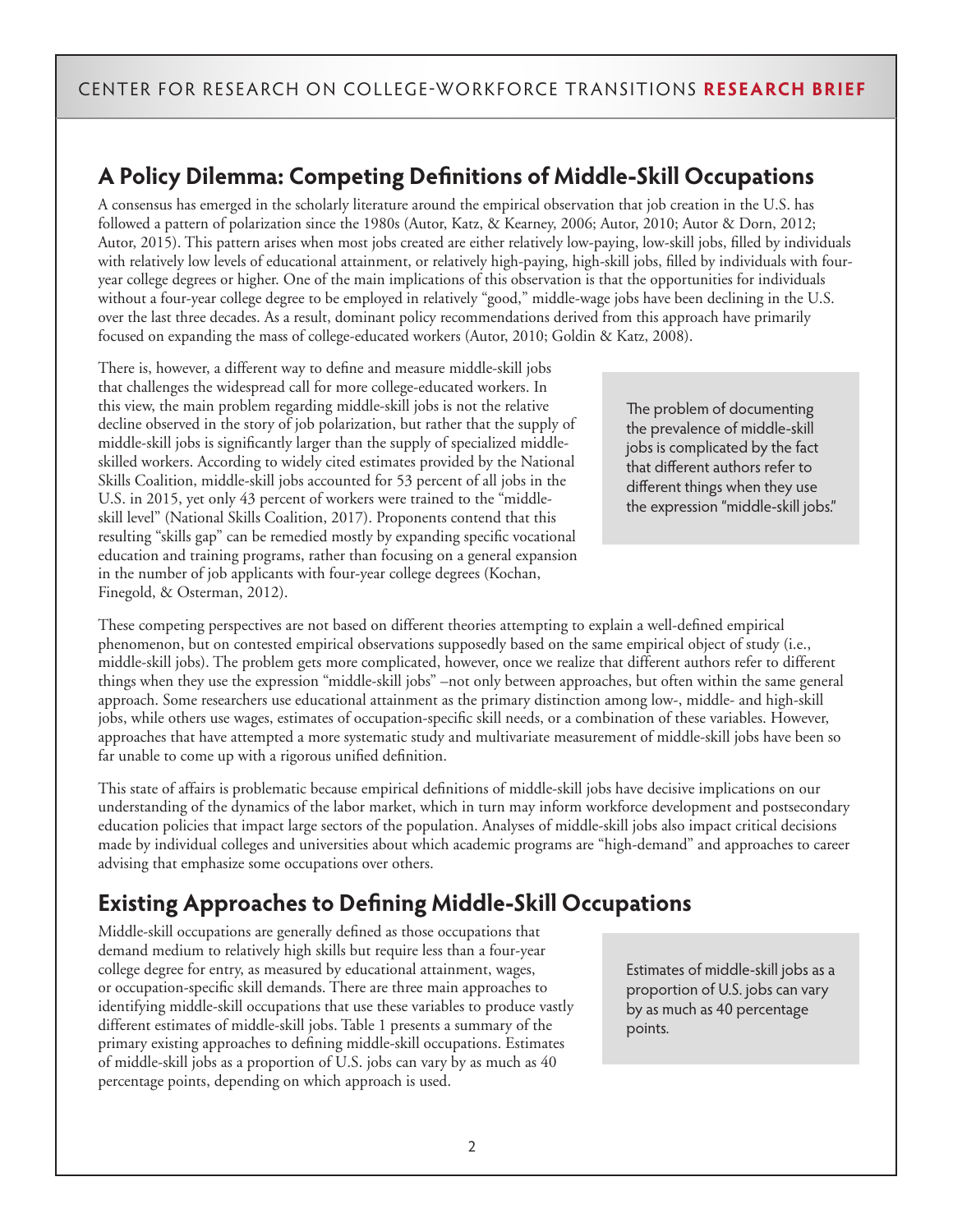|                  | <b>National Skills Coalition</b><br>(2014)                                                                                                                                                                                                                                                                                                                                                                                                  | <b>Holzer (2015)</b>                                                                                                                             | Rothwell (2015)                                                                                                                                                                           |
|------------------|---------------------------------------------------------------------------------------------------------------------------------------------------------------------------------------------------------------------------------------------------------------------------------------------------------------------------------------------------------------------------------------------------------------------------------------------|--------------------------------------------------------------------------------------------------------------------------------------------------|-------------------------------------------------------------------------------------------------------------------------------------------------------------------------------------------|
| Method           | "Middle-skill occupations"<br>are major occupations with<br>the majority of workers<br>in middle-skill detailed<br>occupations. These are<br>detailed occupations that<br>require an associate's<br>degree; postsecondary<br>non-degree award; some<br>college, no degree; or a<br>high school degree and<br>one of the following:<br>apprenticeship, long-term<br>on-the-job (OJT) training,<br>moderate term OJT, and<br>work experience. | "Middle-wage occupations"<br>are detailed occupations<br>with median hourly wages<br>between 75 and 150<br>percent of the median<br>hourly wage. | "Skilled technical<br>occupations" are detailed<br>occupations that require<br>a high level of knowledge<br>in a technical domain and<br>do not require a bachelor's<br>degree for entry. |
| Data<br>Source   | Occupational Employment<br><b>Statistics and Bureau</b><br>of Labor Statistics<br><b>Employment Projections.</b>                                                                                                                                                                                                                                                                                                                            | Occupational Employment<br>Statistics.                                                                                                           | O*NET, Occupational<br>Employment Statistics, and<br><b>Bureau of Labor Statistics</b><br>Employment Projections.                                                                         |
| <b>Estimates</b> | 53% of all jobs in 2015                                                                                                                                                                                                                                                                                                                                                                                                                     | 37% of all jobs in 2013                                                                                                                          | 12% of all jobs in 2014                                                                                                                                                                   |

Table 1. Three Different Approaches to the Identification of Middle-Skill Occupations

The first and most commonly cited method for defining middle-skill occupations, proposed by the National Skills Coalition, employs levels of required education, on-the-job training and work experience. In this definition, a detailed middle-skill occupation requires a level of education above a high school diploma and below a bachelor's degree; or a high school diploma and one of the following: apprenticeship, long-term on-the-job training, moderate term onthe-job training, and work experience. Middle-skill occupations are then estimated at the most aggregated level of major occupations. This method yielded an estimated employment share of 53 percent for middle-skill occupations in 2015. However, this method sacrifices precision when it moves from the detailed to the major level of occupational aggregation, leading to potentially significant distortions in the employment estimates of the different skill levels (see Heinrich, 2018).

The second method, utilized by Harry Holzer in a study prepared for the Brookings Institution in 2015, approaches middle-skill occupations through a definition of a range of median occupational wages. "Middle-wage occupations" are detailed occupations with median hourly wages between 75 and 150 percent of the overall median hourly wage (Holzer,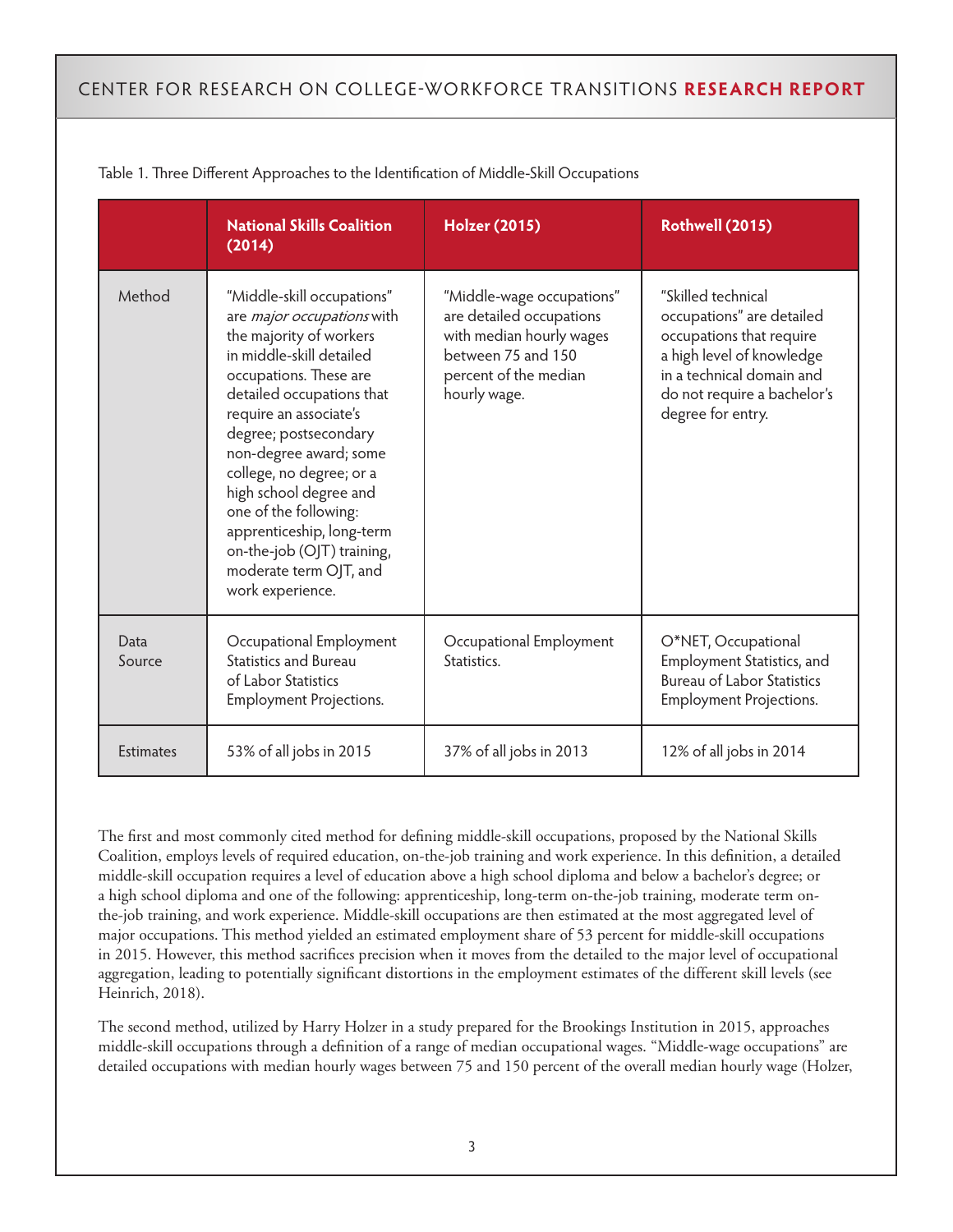2015). While Holzer acknowledges that "middle-wage" and "middle-skill" jobs are not always identical, "middle-wage" jobs are nonetheless treated as a valid approximation to middle-skill jobs throughout the study report. This method yielded an estimated employment share of 37 percent for middle-wage occupations in 2013, significantly below the National Skills Coalition estimate.

Finally, the third and most rigorous existing method for identifying middle-skill jobs was proposed by Jonathan Rothwell in 2015 in a study prepared for the U.S. National Academies of Sciences, Engineering, and Medicine. Rothwell's approach focuses on the knowledge required to perform specific tasks by detailed occupations using the Occupational Information Network (O\*NET) database. The O\*NET database contains a rich and complex set of surveys that describe work and worker characteristics by detailed occupations, including knowledge requirements. Rothwell proposes an index or score using a subset of the O\*NET *knowledge* requirements survey to measure technical knowledge or skill, and confines his analysis to detailed occupations that require a high degree of technical knowledge (i.e., a knowledge score above a threshold defined by Rothwell) and do not require a bachelor's degree for entry (Rothwell, 2015). The combined employment of these "skilled technical" occupations represented 12 percent of the total U.S. workforce in 2014.

Empirical measures of work requirements provided by O\*NET are not without flaws or limitations (see Handel, 2016), but Rothwell's approach represents an improvement over attempts to approach the required average knowledge and skills with measures like educational attainment or wages. There are, however, two important limitations in Rothwell's approach. The first limitation is the focus on "technical work," which leaves out many occupations that require aboveaverage levels of strictly non-technical knowledge, skills, on-the-job training and work experience, but do not typically require a bachelor's degree for entry. The second limitation, which is a consequence of the first one, is the exclusive use of the O\*NET knowledge requirements in the construction of the index that attempts to measure "technical knowledge or skill," thus excluding potentially relevant measures like the O\*NET skill requirements.

## **Toward A New Empirical Definition**

My new proposed definition of skilled non-college occupations (SNCOs) is inspired by the empirical approach proposed by Rothwell (2015) in his definition of skilled technical work. It follows Rothwell's general method of  $(1)$  computing skills index by detailed occupations using O\*NET data, (2) setting a lower bound score of the skills index that defines the "skilled" occupations (i.e., all detailed occupations with a skills score above the lower threshold are considered "skilled"), and (3) selecting the occupations that typically require less than a bachelor's degree for entry.

However, this new definition departs quite significantly from Rothwell's approach in that it attempts to include all kinds of workers, as opposed to Rothwell's focus on technical workers, and employs a skills index that incorporates four different O\*NET-based scores—namely knowledge, skills, training and experience—in contrast with Rothwell's reliance on a skills

This new definition of middleskill jobs moves beyond frameworks that solely focus on educational attainment and wages by focusing on education and a diverse range of occupational skills needs: knowledge, skills, training and experience.

index based on a single O\*NET-based score of *technical knowledge.* The proposed new index is referred to as the KSTE (Knowledge, Skills, Training, and Experience) index.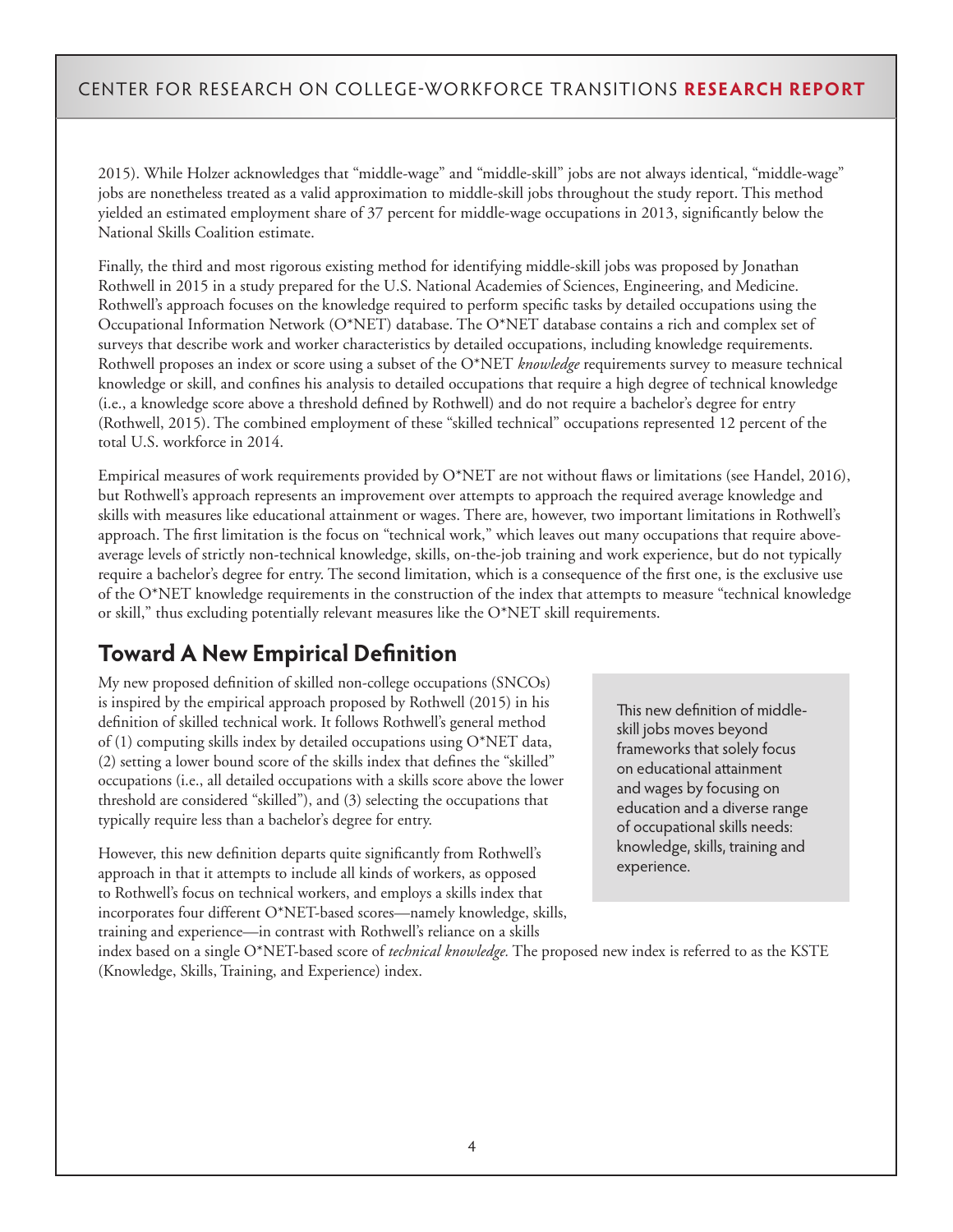## **Data Sources**

The data for this study comes from three sources: the O\*NET dataset, the Occupational Employment Statistics (OES) dataset, and the Bureau of Labor Statistics Employment Projections program (EPP) dataset.

The O\*NET dataset is comprised by a set of surveys that include, among others, measures of different job requirements, like the specific set of skills required to perform a specific job, by detailed occupations. This study uses the Knowledge, Skills, Education, Training and Experience surveys of the O\*NET database. All employed O\*NET data are reported by job incumbents, except for the Skills data, imputed by job analysts. The OES dataset include data on employment and wages by detailed occupations and industries, at the national, state and metropolitan levels. OES data are collected at the establishment level and provide the most accurate publicly available measures of occupational employment and wages in the U.S. Lastly, the EPP data provides a measure of educational attainment typically required by detailed occupations.

## **Methodology**

My proposed definition of skilled non-college occupations relies heavily on a new skills index and also depends, more conventionally, on a standard categorization of the occupations that typically require less than a bachelor's degree for entry.

*Constructing the skills index:* There are three methodological steps in the construction of the new skills index, namely: (1) the computation of normalized summary scores of the O\*NET Knowledge, Skills, Training and Experience dimensions; (2) the evaluation of correlations between the summary scores and the final selection of the summary scores, or components, to be included in the final index; and (3) the assignment of weights to each component and the final assemblage of the composite skills index. Knowledge and Skills dimensions are much more direct and precise empirical proxies of skills than the Training and Experience dimensions, and thus required a more prominent presence in the new skills index. In the case of the latter O\*NET dimensions. Training is more directly tied to the target occupation than Experience, which refers to experience that may have been accumulated in other related occupations, thus justifying assigning a higher weight to Training relative to Experience. A detailed description of the construction of the KSTE index is presented in Scaglione (2018, pp. 11-14).

*Determining educational attainment typically required for entry:* Our primary source of required educational attainment by occupation is provided by the EPP, at the Bureau of Labor Statistics. The EPP assigns educational attainment categories to detailed occupations based on analyses of quantitative information from the American Community Survey and O\*NET, and qualitative information from interviews of persons who are "knowledgeable about education and training requirements for the occupations," including "employers, workers in the occupation, training experts, and representatives of professional and trade associations and unions, among others" (Sommers & Morisi, 2012, p. 17).

*Linking different datasets:* A single dataset was created combining the 2016 values of (1) OES estimates of occupational employment and wages, at the national, state and metropolitan levels, and broken down by industry at the national level; (2) O\*NET-based occupational K, S, T and E summary scores and the final KSTE index; and (3) EPP education level typically required for entry by occupation and EPP projected employment by occupation. The final dataset may be regarded as an extension of the OES dataset, preserving the complex structure of the OES dataset and adding O\*NET and EPP data.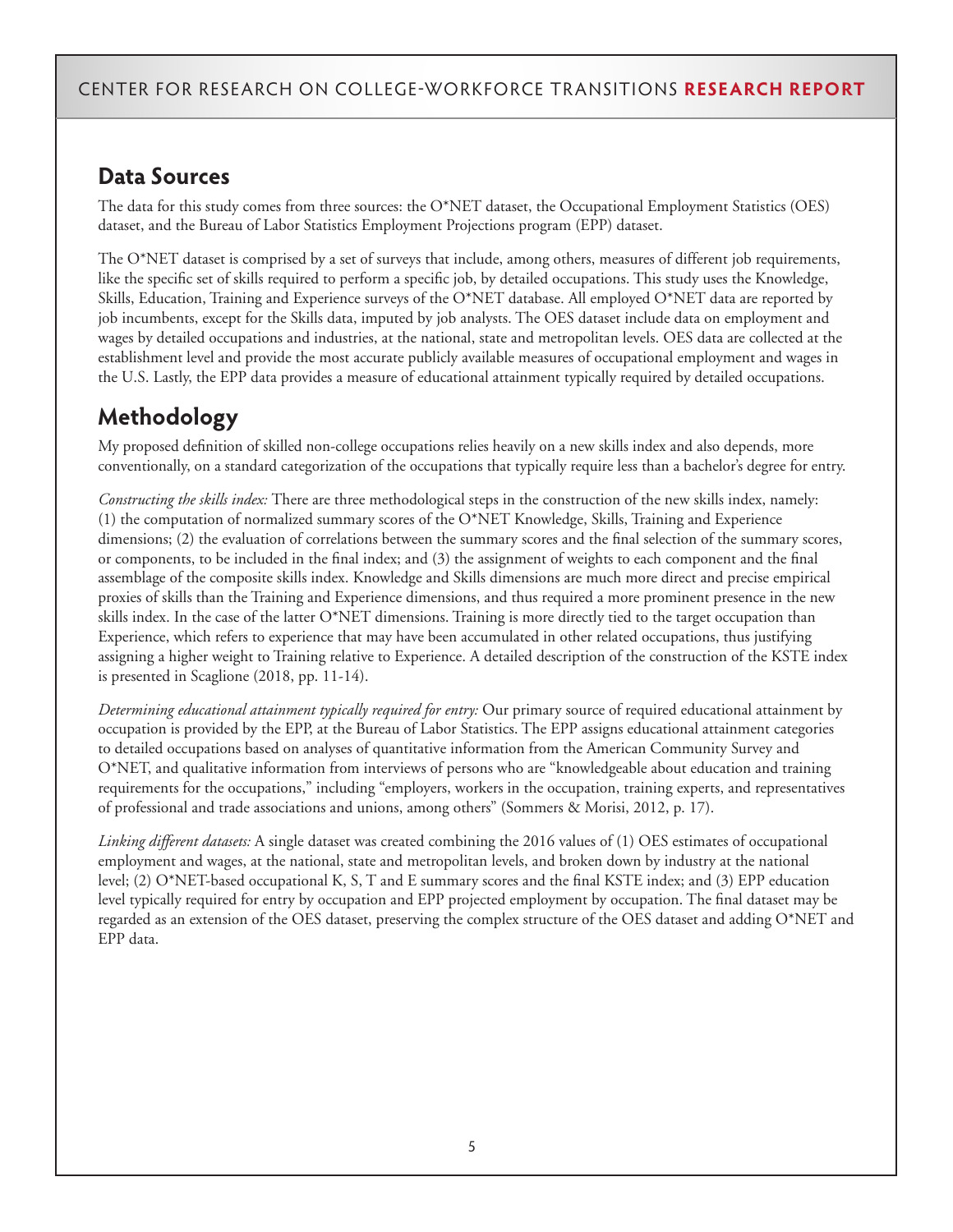### **A New Empirical Definition of Skilled Non-College Occupations**

The proposed definition of skilled non-college occupations is based on a relative measure of skills. An occupation is said to be "skilled" if its KSTE score is above a definite threshold, with the expression "skilled" being a shorthand for "relatively more skilled." The expression "non-college" refers here to the levels of educational attainment that are below a four-year college degree, following a well-established convention in labor economics (see, for instance, Abel & Deitz, 2016). The KSTE index threshold was set at the average KSTE level for all occupations, based on the fact that the mean and median KSTE values for all occupations is virtually identical, and the notion that a simple above-average criterion is preferable in terms of simplicity and clarity.

Thus, a *skilled non-college occupation* (SNCO) is defined as an occupation that meets the following two criteria:

- 1. its KSTE score is above the average KSTE score, and
- 2. it typically requires less than a bachelor's degree for entry.

## **Key Findings**

- 1. **SNCOs in the U.S. represent a much smaller mass of employment compared to existing definitions of middleskills jobs.** In contrast to studies that estimate that the employment of so-called middle-skill occupations in the U.S. represent one-third to nearly half of total employment, this study estimates that the combined employment of Skilled Non-College Occupations (SNCOs) accounted for 16.2 percent of all jobs in 2016. In non-college occupations (i.e., those typically requiring less than a bachelor's degree) only one in five jobs belongs to a relatively skilled occupation. In college occupations (i.e., those typically requiring a bachelor's degree or more), on the other hand, four in five jobs belong to a relatively skilled occupation. This extremely large difference in the general likelihood of getting into a relatively skilled occupation with or without a bachelor's degree should be a warning sign for advocates of career paths associated with middle-skill jobs.
- 2. **SNCOs encompass a wide variety of occupations and industries that defy current stereotypes of middle-skill jobs.** Skilled care workers and technicians in the health-care sector, and skilled production workers in manufacturing are part of the group, as expected. Other occupations like first-line supervisors of administrative support workers, police officers and sales representatives in the service sector, add new layers of complexity to the notion of middle-skill jobs.
- 3. **Employment in SNCOs is concentrated in a relatively small number of detailed occupations.** For instance, nearly half of all jobs in SNCOs is concentrated in the top 10 detailed SNCOs out of a total of 179 detailed SNCOs. This high concentration of employment across occupations, which is also observable across industries, suggests that studies that focus on specific occupations, possibly also within specific industries, may shed more light on the nature and dynamics of SNCOs and the different educational and career paths associated with them.
- 4. **The correlation between median occupational wages and the skills scores is quite low.** This finding challenges, in principle, the human capital approach, which equates more knowledge, skills, training and/or experience with proportionally higher hourly wages.

An exploration of the median hourly wages and the KSTE index by individual SNCOs helps illuminate the nature of the general relationship between wages and the KSTE scores. Figure 1 shows almost all the SNCOs, leaving out some small occupations in order to improve the graphical representation of the SNCOs. The 10 largest SNCOs in terms of employment are highlighted and individually identified. The combined employment of these 10 SNCOs, or nearly 6 percent of all SNCOs, represents 48.3 percent of all SNCO employment. The largest 10 occupations show a wide dispersion of median hourly wages, ranging between the \$17.80 of Maintenance and Repair Workers, General, and the \$32.90 of Registered Nurses, concentrated mostly within a relatively narrow range of KSTE scores, which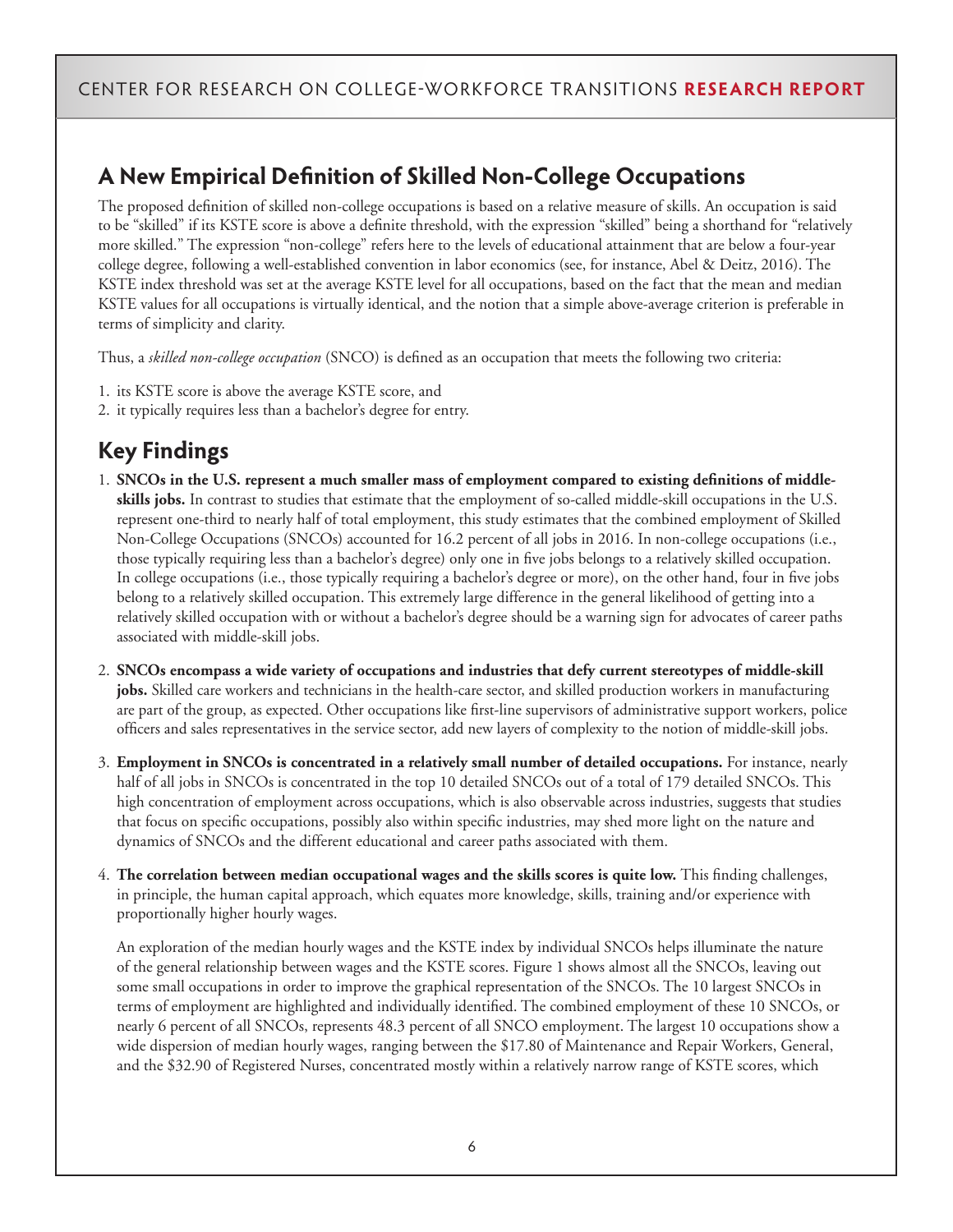range between the 1.03 of Sales Representatives, Services, All Other, and the 1.13 of First-Line Supervisors of Office and Administrative Support Workers and Registered Nurses. This high concentration of occupational employment in a relatively narrow range of the KSTE index is also observed across all SNCOs, with 80 percent of all SNCO employment concentrated in occupations with a KSTE index below 1.2.



Figure 1. Median Hourly Wages and KSTE Scores across SNCOs

*Bubble sizes are proportional to occupational employment. FLS is First Line Supervisors.*

Ultimately, the relationship between KSTE scores and wages needs to be explored further in studies that incorporate the KSTE index or similar skills indexes in conventional multivariate analysis of wage determination.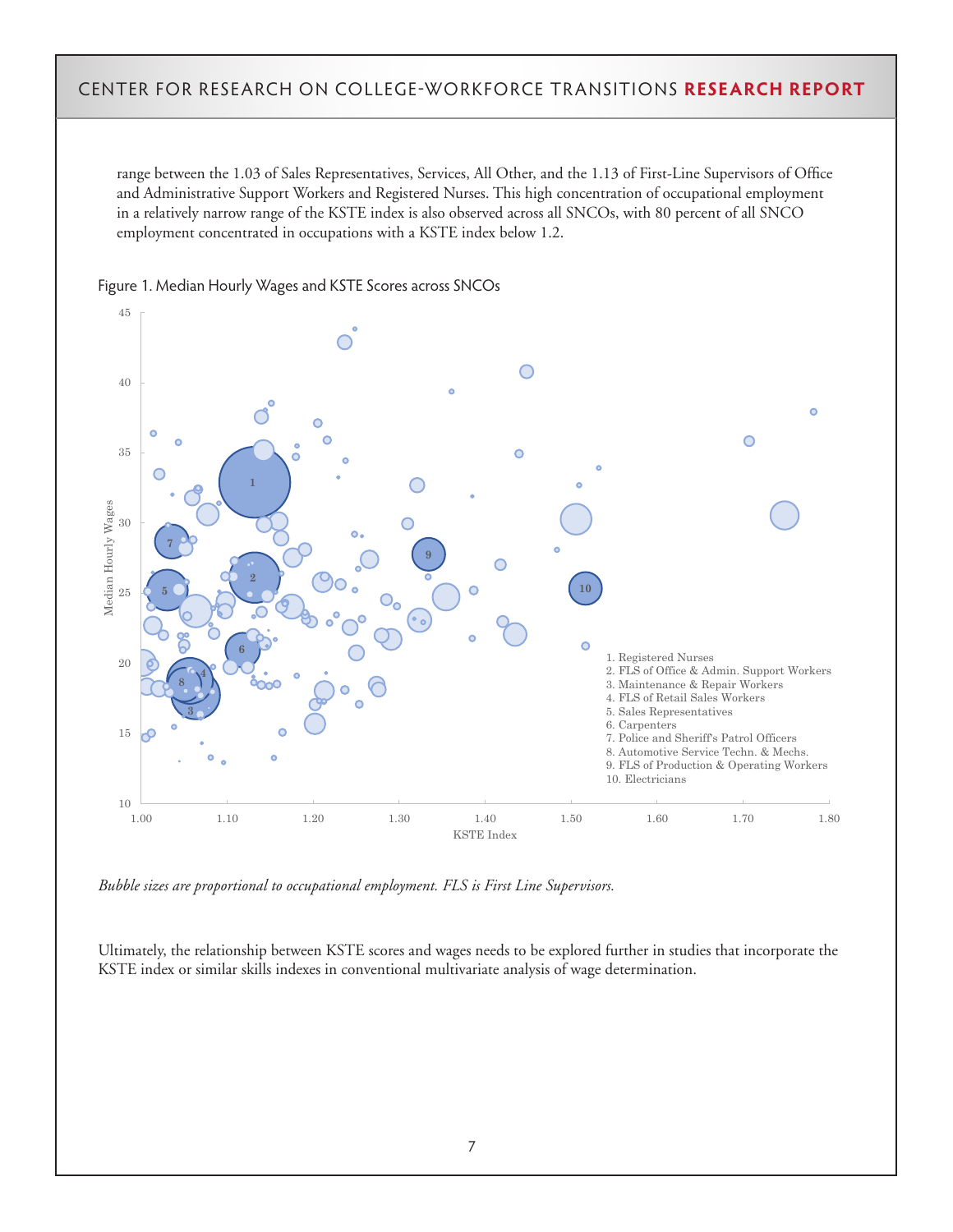5. **The wage distribution of SNCOs is relatively more egalitarian than the wage distributions of comparison groups including all occupations, skilled occupations and non-college occupations.** As can be seen in Figure 2, the much more compact distribution of mean hourly wages in SNCOs is denser between the low \$20s and the mid \$30s, in 2016 dollars, whereas the more frequent values for all occupations is significantly below that range. The location and shape of the distribution of wages of SNCOs suggests a higher average wage for SNCOs compared to the average wage for all occupations. In effect, the weighted average of the mean hourly wages of SNCOs is \$27.20, 14 percent higher than the weighted average of the mean hourly wages for all occupations, which stands at \$23.90.

0.00 0.02  $0.04 -$ 20 40 60 80 Mean Hourly Wages Density All Skilled Non−College

Figure 2. Density Estimates of Mean Hourly Wages of SNCOs and All Occupations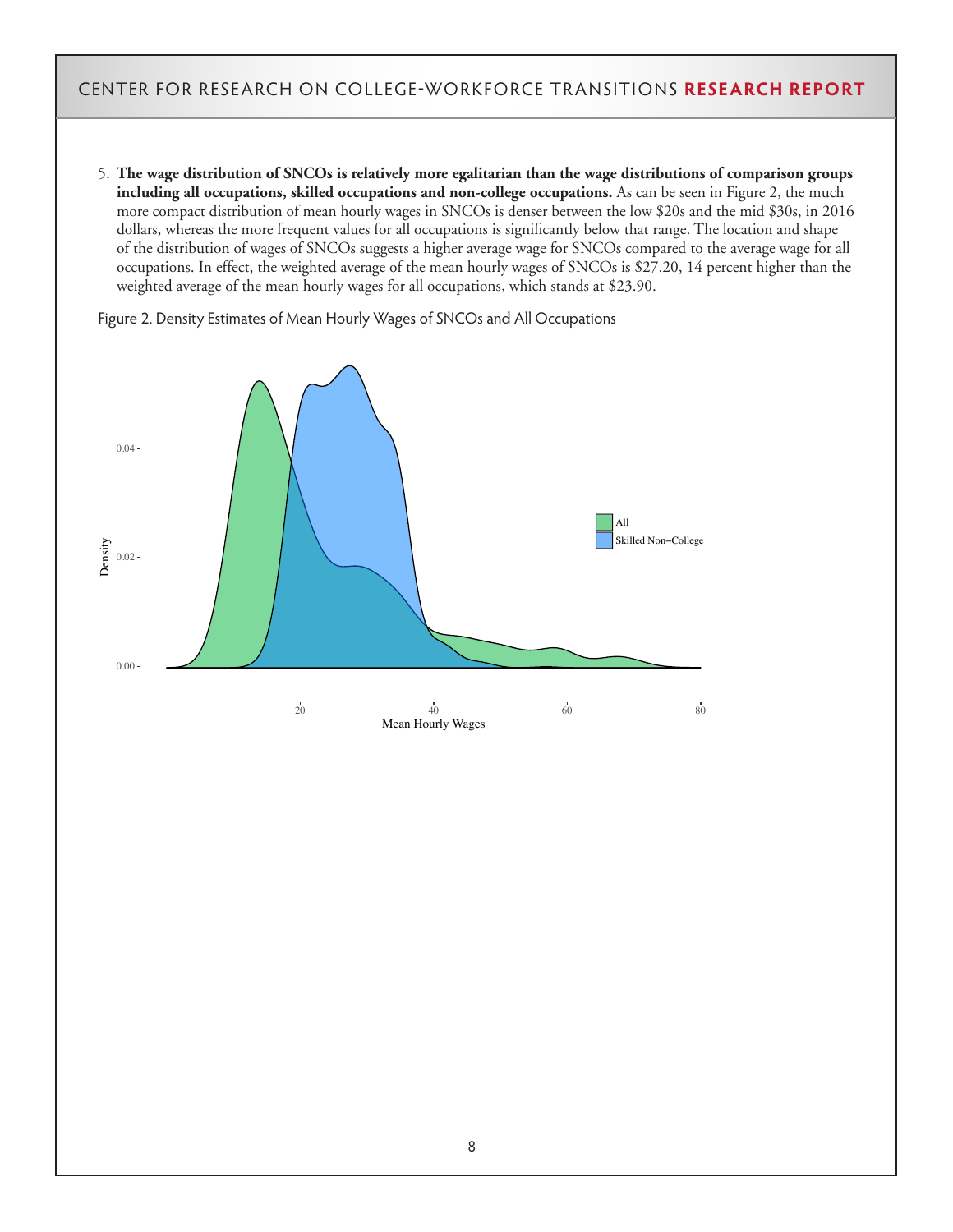6. **SNCOs include a significant proportion of workers that are potentially underemployed in terms of educational attainment.** There is a clear mismatch between the aggregated levels of educational attainment typically required by SNCOs and the aggregated levels of educational attainment of workers in SNCOs, as demonstrated in Figures 3 and 4. While more than *two-thirds* of jobs require a high-school degree or less, an estimate of *two-thirds* of the workers in SNCOs report levels of educational attainment above a high school diploma. The aggregated excess of education effectively attained by workers relative to the education required by occupations suggests that a significant proportion of workers in SNCOs are *overqualified* or *underemployed* in terms of educational attainment. This finding is consistent with findings in recent research on the relationship between education, skills and employment in the U.S. (see Abel & Deitz, 2016; Beaudry, Green, & Sand, 2015; Cappelli, 2015; Fogg & Harrington, 2011).

#### Figure 3. Educational Attainment Typically Required for Entry in SNCOs *(in % of SNCO employment)*



 Figure 4. Estimated Educational Attainment of Workers in SNCOs *(in % of SNCO employment)*



*LHS: Less than high school; PNA: Postsecondary non-degree award (only in Fig. 3); SC: Some college, no degree; AD: Associate's degree; BD: Bachelor's degree; MD: Master's degree.*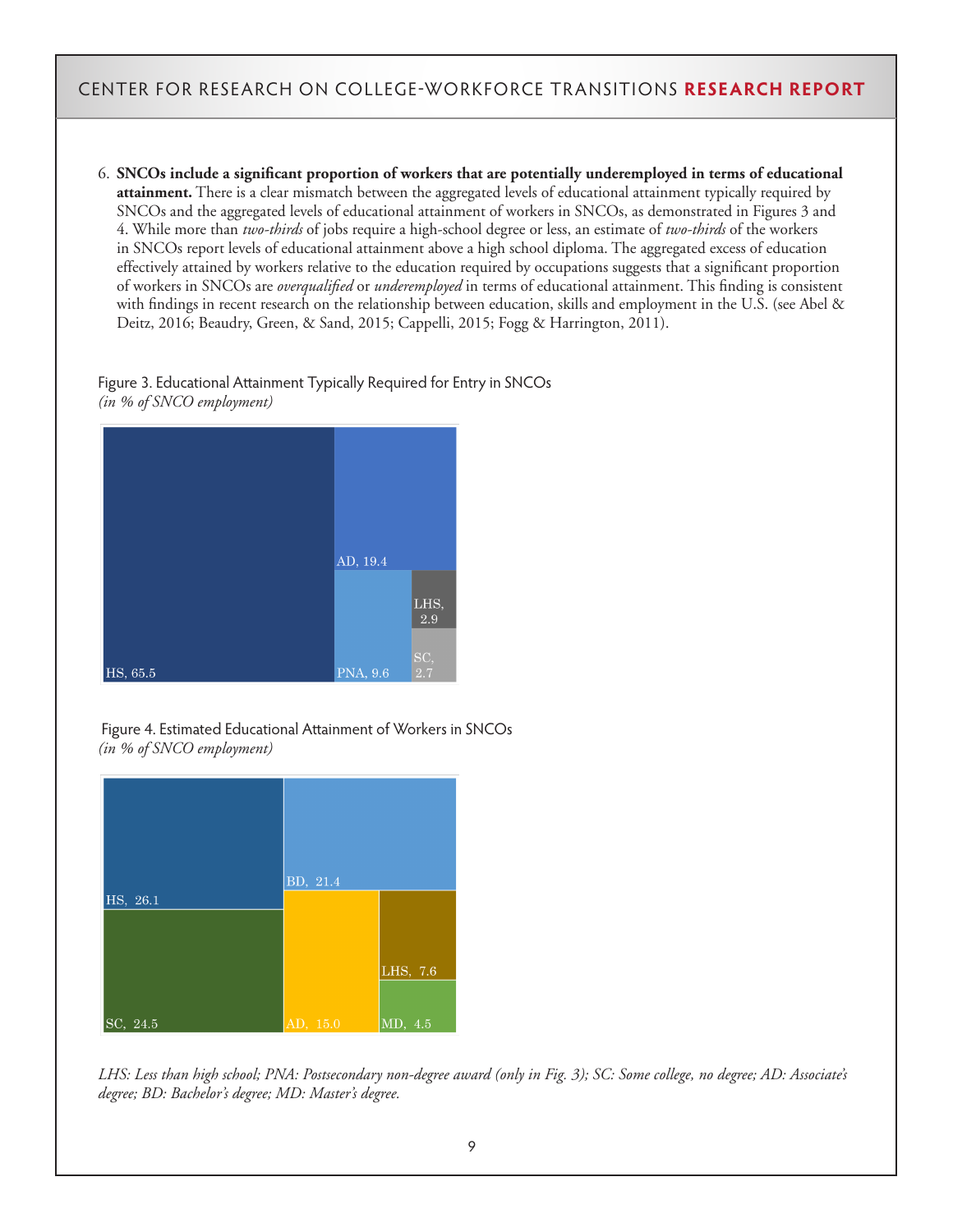#### **Recommendations for Future Research**

There remain important questions that were not addressed in our initial analyses. These questions refer to the demographics of workers in SNCOs, the dynamics of SNCOs over time and the variation in the dynamics and composition of SNCOs across subnational geographic areas. Additional research questions include:

- What is the composition of SNCOs in terms of age, sex, race and ethnicity and how has it changed over time?
- Have SNCOs expanded or contracted over the last decade, especially since the Great Recession?
- Are SNCOs expected to expand or contract in official employment projections?
- In terms of employment, which SNCOs have expanded or contracted and which ones are projected to grow or decline?
- Do the relative size and composition of SNCOs vary significantly across states and metropolitan areas?

Answers to these important questions, utilizing the new definition of SNCOs, should offer a more accurate understanding of the nature and dynamics of skilled non-college occupations in the U.S. With more nuanced accounts of regional demands for current and projected SNCOs, colleges and universities will be in a better position to design, implement, and promote particular academic programs, especially for vocational programs in two-year technical colleges and professional programs in four-year universities. Finally, a more accurate accounting of the prevalence of low-, middle-, and high-skill jobs should be used by policymakers to inform decisions about economic and workforce development.

#### **References**

- Abel, J. R., & Deitz, R. (2016). *Underemployment in the Early Careers of College Graduates Following the Great Recession* (Working Paper No. 22654). National Bureau of Economic Research. https://doi.org/10.3386/w22654
- Autor, D. H. (2010). *The Polarization of Job Opportunities in the U.S. Labor Market.* The Center for American Progress and The Hamilton Project. Retrieved from https://www.brookings.edu/research/the-polarization-of-job-opportunitiesin-the-u-s-labor-market-implications-for-employment-and-earnings/
- Autor, D. H. (2015). Why Are There Still So Many Jobs? The History and Future of Workplace Automation. *Journal of Economic Perspectives, 29*(3), 3–30. https://doi.org/10.1257/jep.29.3.3
- Autor, D. H., & Dorn, D. (2012). *The Growth of Low Skill Service Jobs and the Polarization of the U.S.* Labor Market (IZA Discussion Paper No. 7068). Institute for the Study of Labor (IZA). Retrieved from http://ideas.repec.org/p/iza/ izadps/dp7068.html
- Autor, D. H., Katz, L. F., & Kearney, M. S. (2006). The Polarization of the U.S. Labor Market. *American Economic Review, 96*(2), 189–194. https://doi.org/10.1257/000282806777212620
- Beaudry, P., Green, D. A., & Sand, B. M. (2015). The Great Reversal in the Demand for Skill and Cognitive Tasks. *Journal of Labor Economics, 34*(S1), S199–S247. https://doi.org/10.1086/682347
- Cappelli, P. H. (2015). *Skill Gaps, Skill Shortages, and Skill Mismatches: Evidence and Arguments for the United States.* ILR Review, 68(2), 251–290. https://doi.org/10.1177/0019793914564961
- Fogg, N. P., & Harrington, P. E. (2011). Rising Mal-Employment and the Great Recession: The Growing Disconnection between Recent College Graduates and the College Labor Market. *Continuing Higher Education Review, 75,* 51–65.
- Goldin, C., & Katz, L. F. (2008). *The Race between Education and Technology.* Cambridge, Mass.: Belknap Press of Harvard University Press.
- Handel, M. J. (2016). The O\*NET content model: Strengths and limitations. *Journal for Labour Market Research, 49*(2), 157–176. https://doi.org/10.1007/s12651-016-0199-8
- Heinrich, M. (2018). *Expanding Opportunities Through Middle-Skills Education*. Joint Economic Committee.
- Holzer, H. J. (2015). *Job Market Polarization and U.S. Worker Skills: A Tale of Two Middles* (Brookings Institution Brief). Washington, D.C.: Brookings Institution.

Kochan, T., Finegold, D., & Osterman, P. (2012, December 1). Who Can Fix the "Middle-Skills" Gap? *Harvard Business*